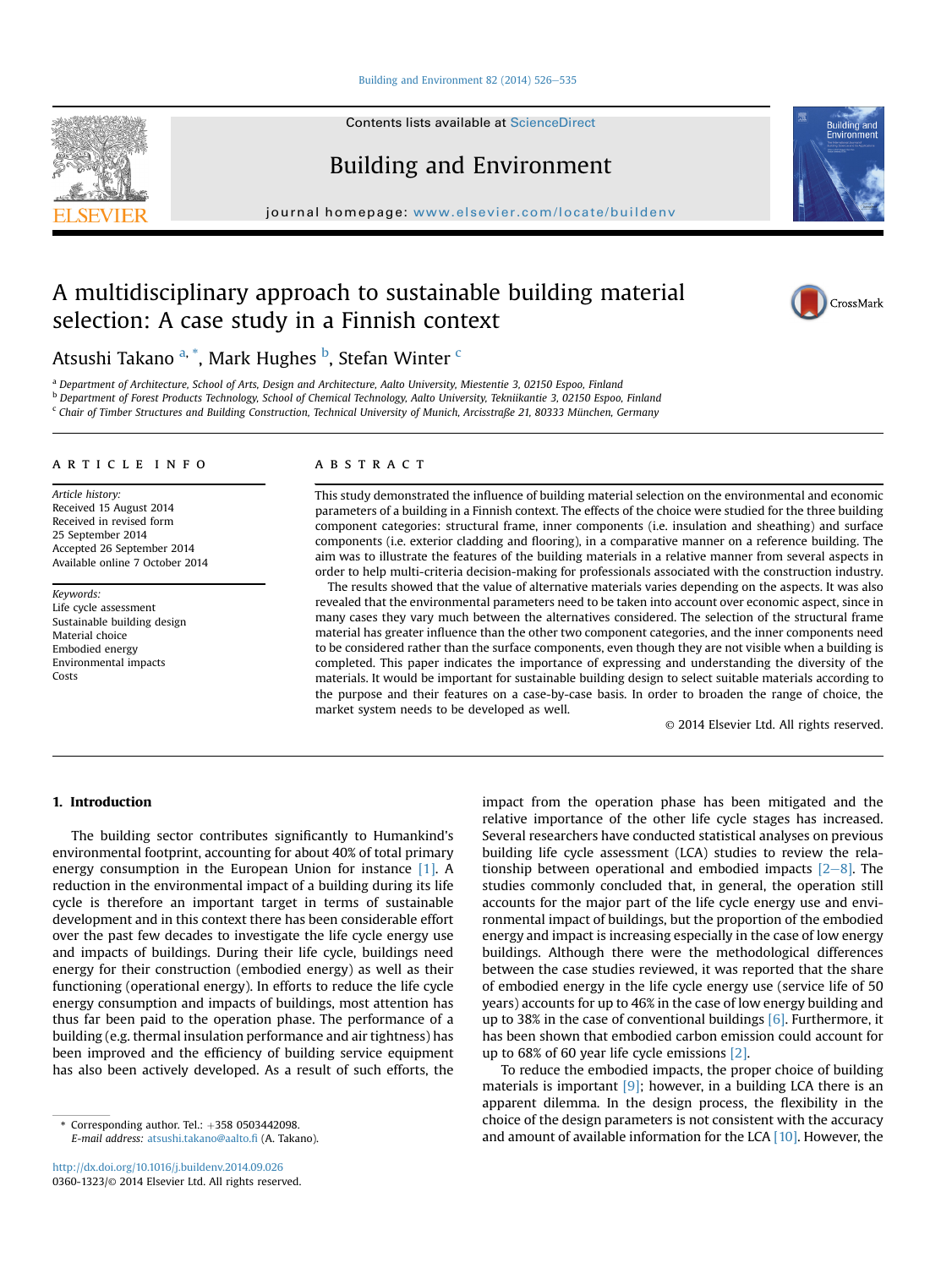major proportion of the life cycle impacts of a building are determined by decisions made in the early design phase [11], so in practice, therefore, designers have to make important decisions at the beginning of design process with incomplete information. Several researchers have tried to address this problem by developing an index of building materials to help designers arrive at an optimal design solution for a sustainable building  $[12-15]$ . For four building elements (Substructure, Shell, Interiors and Services), Basbagill et al. [12] investigated the influence of material choice and thickness on a building's embodied impact. They noted that the largest influences arose from the cladding materials, piles, glazing material and flooring material, whilst changes to materials and thicknesses were not important for the building service components. Yasantha Abeysundara et al. [13] compared materials in five building elements (Foundation, Roof, Ceiling, Door and Window, and Floor) from an environmental, economic and social aspect in a life cycle perspective. They described the best and worst material combination in terms of embodied impacts for each building element as a matrix, and an existing school building in Sri Lanka was compared with the best and worst material combinations. Emmanuel [14] compared the five most common wall materials in Sri Lanka in terms of three parameters: embodied energy, life-cycle costs and re-usability, and summarized the results as an environmental sustainability index. Thormark [15] observed how material choice affects both embodied energy and recycling potential in an energy efficient apartment block in Sweden. He found that embodied energy could be decreased by approximately 17% or increased by about 6% by implementing a simple material change. It was also emphasised that the recycling aspect is a rather important factor in reducing life cycle energy use in buildings. Although there are limitations in these studies (e.g. the number of material combinations and geographical representativeness of the materials studied), they indicate that presenting information about building materials in a comparative manner can be used as a decision support tool to help designers and constructors make reasonable decisions about material choices for sustainable buildings. In particular, a multidisciplinary approach covering a number of indicators (e.g. energy consumption, global warming potential (GWP) and cost) [13,14] seems to be relevant, since a multi-parametric perspective is significant for decision-making in building design.

## 2. Objectives and scope

The aim of this study was to demonstrate how the choice of building material affects the following indicators in the material production phase of a building in a Finnish context:

- Resource use
- Embodied energy
- Energy content
- Embodied greenhouse gas emission
- Carbon storage
- Material cost

The effects of different material use on these indicators was analysed for the three building component categories: structural frame, inner components and surface components, in a comparative manner on a reference building. In addition to the differences in the materials in each building component category, the dominance of each building element (e.g. exterior wall) depending on the structural frame materials and the contribution of the component categories to the end results were investigated. The aim was to describe the features of the building materials in a relative manner from several aspects in order to help multi-criteria decision-making for professionals associated with the construction industry.

#### 3. Method

#### 3.1. Reference building

The building studied was a three story townhouse planned in Helsinki. The building consisted of five houses in a row. Fig. 1 shows the basic plan and section of the building with an indication of the building elements (e.g. exterior wall, party wall, interior wall, exterior floor, interior floor etc.), whilst Table 1 shows the area of each building element used in the calculation. Windows and doors were excluded from the calculation since they were the same in all cases. It was also confirmed that the influence of these components on the assessment result were marginal, so that their exclusion was not critical in this case.

The townhouse concept has attracted considerable attention lately as a new urban housing typology in Helsinki and is based on a conscious policy by the city planning department  $[16]$ . Thus this building was selected as the study object, although it was a blueprint for the new townhouse concept.

#### 3.2. Indicators

#### 3.2.1. Resource use (RU)

The mass of the renewable and non-renewable resources used as the raw material forming the building components was calculated as an indicator of resource use (RU-R and RU-NR).

#### 3.2.2. Embodied energy (EE)

Primary energy consumed in the production phase of the building, from raw material extraction to completion of a product ready for delivery at the factory gate, was calculated as embodied energy with the ecoinvent database [17]. Embodied energy originating from renewable (EE-R) and non-renewable resources (EE-NR) were presented separately.

#### 3.2.3. Energy content (EC)

As described in EN 16485 [18], the energy content of products used in the building was regarded as a specific inherent property and counted as the energy recovery potential of the building. The value was calculated with ecoinvent and literature [20].

### 3.2.4. Embodied greenhouse gas emissions (GHG)

Greenhouse gas (GHG) emissions for the production phase of the building were assessed as embodied GHG with ecoinvent. GHG emission from biogenic fuel combustion was regarded as zero emission based on the idea of biogenic carbon neutrality [18]. Thus embodied GHG means only the emission from fossil fuel combustion in this study.

# 3.2.5. Carbon storage (CS)

As mentioned previously, biogenic GHG is regarded as having a zero balance over the life cycle of wood products. In that sense, carbon storage in wood products may be a virtual value. However, it would be a clear benefit to store carbon in a product that delays the emission of  $CO<sub>2</sub>$  for a certain period at least. Therefore, the temporal carbon storage in wood products used is accounted for according to EN 16449  $\left[19\right]$  as an environmental benefit of the building.

#### 3.2.6. Material cost (cost)

Cost is one of the main criteria for material choice in practice so that it should be taken into consideration together with environmental features of products. Initial material cost was counted based on data in references [21] and [22]. The consistency of these two information sources was confirmed by comparing the price of same products.